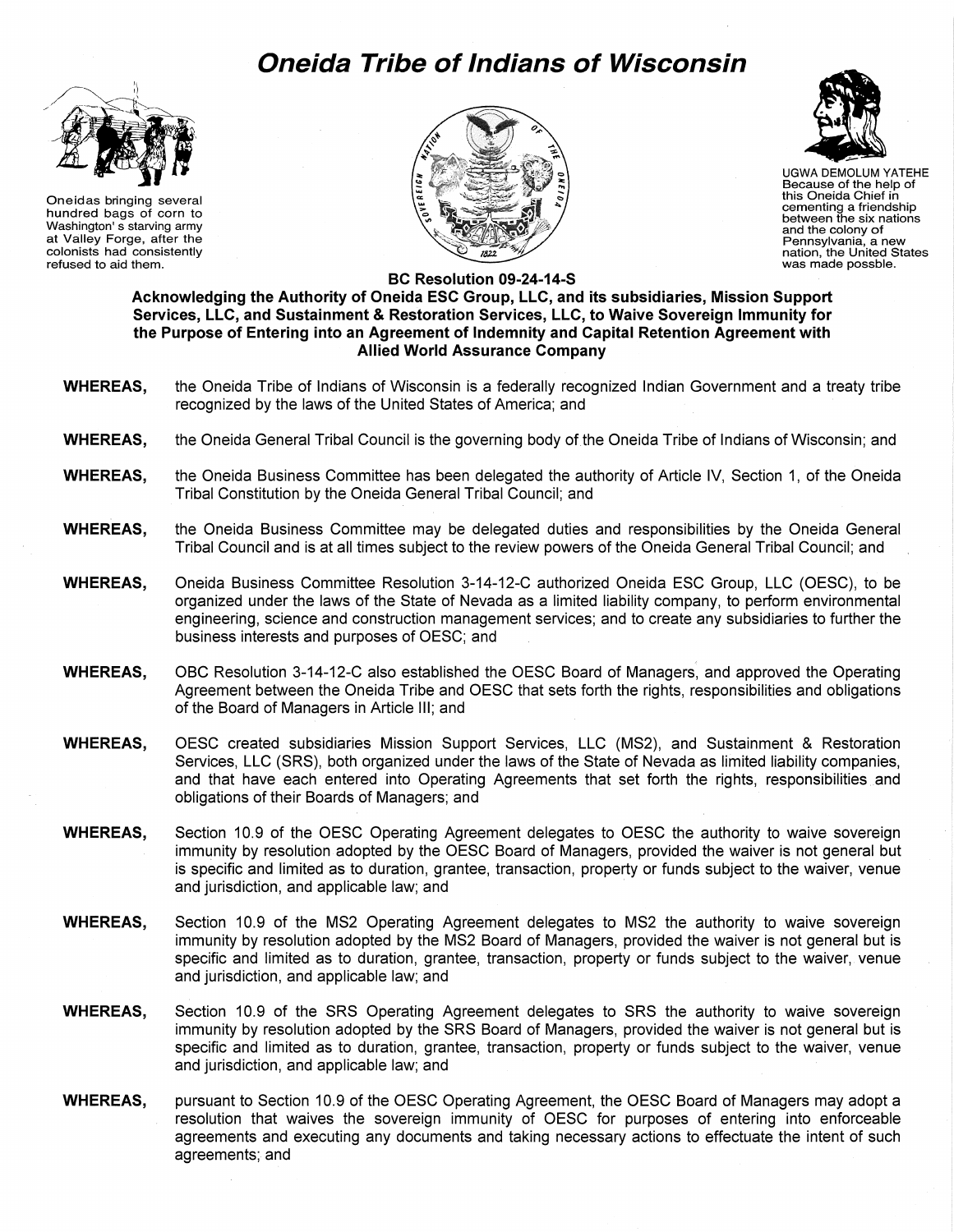- **WHEREAS,** pursuant to Section 10.9 of the MS2 Operating Agreement, the MS2 Board of Managers may adopt a resolution that waives the sovereign immunity of MS2 for purposes of entering into enforceable agreements and executing any documents and taking necessary actions to effectuate the intent of such agreements; and
- **WHEREAS,** pursuant to Section 10.9 of the SRS Operating Agreement, the SRS Board of Managers may adopt a resolution that waives the sovereign immunity of SRS for purposes of entering into enforceable agreements and executing any documents and taking necessary actions to effectuate the intent of such agreements; and
- **WHEREAS,** OESC, MS2 and SRS desire to each enter into an Agreement of Indemnity and Capital Retention Agreement with Allied World Assurance Company for the purpose of on ongoing surety program to fulfill construction and government contract obligations; and
- **WHEREAS,** the OESC Board of Managers has duly adopted a resolution to waive the sovereign immunity of Oneida ESC Group, LLC, for the specific and limited purpose of entering into an enforceable Agreement of Indemnity and Capital Retention Agreement with Allied World Assurance Company; and
- **WHEREAS,** the MS2 Board of Managers has duly adopted a resolution to waive the sovereign immunity of Mission Support Services, LLC, for the specific and limited purpose of entering into an enforceable Agreement of Indemnity and Capital Retention Agreement with Allied World Assurance Company; and
- **WHEREAS,** the SRS Board of Managers has duly adopted a resolution to waive the sovereign immunity of Sustainment & Restoration Services, LLC; for the specific and limited purpose of entering into an enforceable Agreement of Indemnity and Capital Retention Agreement with Allied World Assurance Company; and
- **WHEREAS,** Allied World Assurance Company desires an acknowledgment and affirmation of OESC, MS2 and SRS authority to waive sovereign immunity for the specific and limited purpose of ensuring its enforceable rights and remedies respectively against OESC, MS2 and SRS under the terms of the Agreement of Indemnity and Capital Retention Agreement; and

**NOW THEREFORE BE IT RESOLVED,** that the Oneida Tribe of Indians of Wisconsin does hereby acknowledge and affirm the authority of the Oneida ESC Group, LLC, Board of Managers to waive the sovereign immunity of Oneida ESC Group, LLC, under Section 10.9 of its Operating Agreement in favor of Allied World Assurance Company pursuant to the terms and conditions set forth in the Agreement of Indemnity and the Capital Retention Agreement.

**BE IT FURTHER RESOLVED,** that the Oneida Tribe of Indians of Wisconsin does hereby acknowledge and affirm the authority of the Mission Support Services, LLC, Board of Managers to waive the sovereign immunity of Mission Support Services, LLC, under Section 10.9 of its Operating Agreements in favor of Allied World Assurance Company pursuant to the terms and conditions set forth in the Agreement of Indemnity and the Capital Retention Agreement.

**BE IT FURTHER RESOLVED,** that the Oneida Tribe of Indians of Wisconsin does hereby acknowledge and affirm the authority of the Sustainment & Restoration Services, LLC, Board of Managers to waive the sovereign immunity of Sustainment & Restoration Services, LLC, under Section 10.9 of its Operating Agreements in favor of Allied World Assurance Company pursuant to the terms and conditions set forth in the Agreement of Indemnity and the Capital Retention Agreement.

**BE IT FURTHER RESOLVED,** that the Oneida Tribe of Indians of Wisconsin acknowledges and affirms that the Oneida ESC Group, LLC Board of Managers; the Mission Support Services, LLC, Board of Managers; and the Sustainment & Restoration Services, LLC, Board of Managers, have each respectively exercised their authority under Section 10.9 of their respective Operating Agreements by each duly adopting a resolution to waive sovereign immunity of its respective company for the purpose of entering into an Agreement of Indemnity and Capital Retention Agreement.

**BE IT FURTHER RESOLVED,** that the Oneida Tribe of Indians of Wisconsin hereby acknowledges and affirms that the Oneida ESC Group, LLC, Board of Managers Resolution, Mission Support Services, LLC, Board of Managers Resolution, and Sustainment & Restoration Services, LLC, Board of Managers Resolution to each respectively waive sovereign immunity in favor of Allied World Assurance Company are valid, binding, and enforceable respectively against each company, and each waiver is granted solely for the specific and limited purpose of permitting enforcement of the surety's rights, remedies and relief according to the terms and conditions set forth in said Agreements, and that each waiver shall not extend to any other agreement or subject.